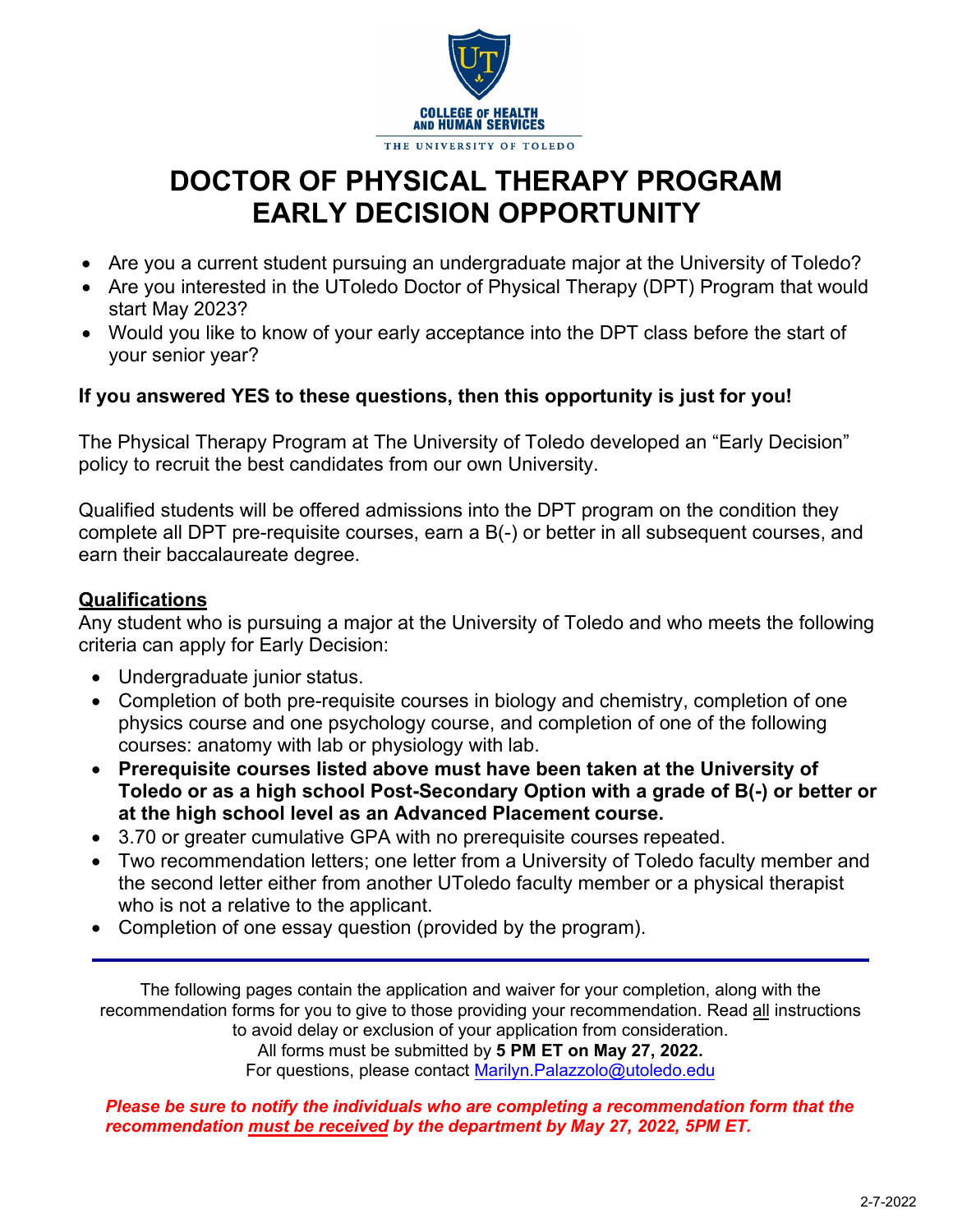

# **Doctor of Physical Therapy Program Early Decision Application Form**

# *MUST be received by the department by 5 PM MAY 27, 2022*

| <b>Application Date:</b>  | Rocket#:                              |
|---------------------------|---------------------------------------|
| Name:                     | E-mail:                               |
| DOB:<br>Sex:              | Non-Binary<br>Male<br>Female<br>Other |
| Local/Mailing Address:    |                                       |
| City, State and Zip Code: |                                       |
| <b>Permanent Address:</b> |                                       |
| Phone Number:             | Race/Ethnicity (optional):            |

**ESSAY QUESTION RESPONSE, to be included with submission: Please respond to the following question using no less than 12-point font. Please double-space your response and limit it to no more than two (2) pages:"***Every person has a story that has led them to a career. Since there are a* 

*variety of health professions that "help" others, please go beyond your initial interaction or experience with physical therapy and share the deeper story that has confirmed your decision to specifically pursue physical therapy as your career.***"** 

#### **Return this form and your response to the essay question by 5PM on MAY 27, 2022 to:**

Marilyn Palazzolo, Program Secretary Physical Therapy Program Health & Human Services Bldg., 2<sup>nd</sup> Floor Office, HH2001

#### **OR it may be mailed to:**

The University of Toledo Physical Therapy Program Attn: Marilyn Palazzolo/HH2001 College of Health & Human Services 2801 W. Bancroft /MS 119 Toledo, OH 43606

**OR** Send via E-Mail to Marilyn.Palazzolo@utoledo.edu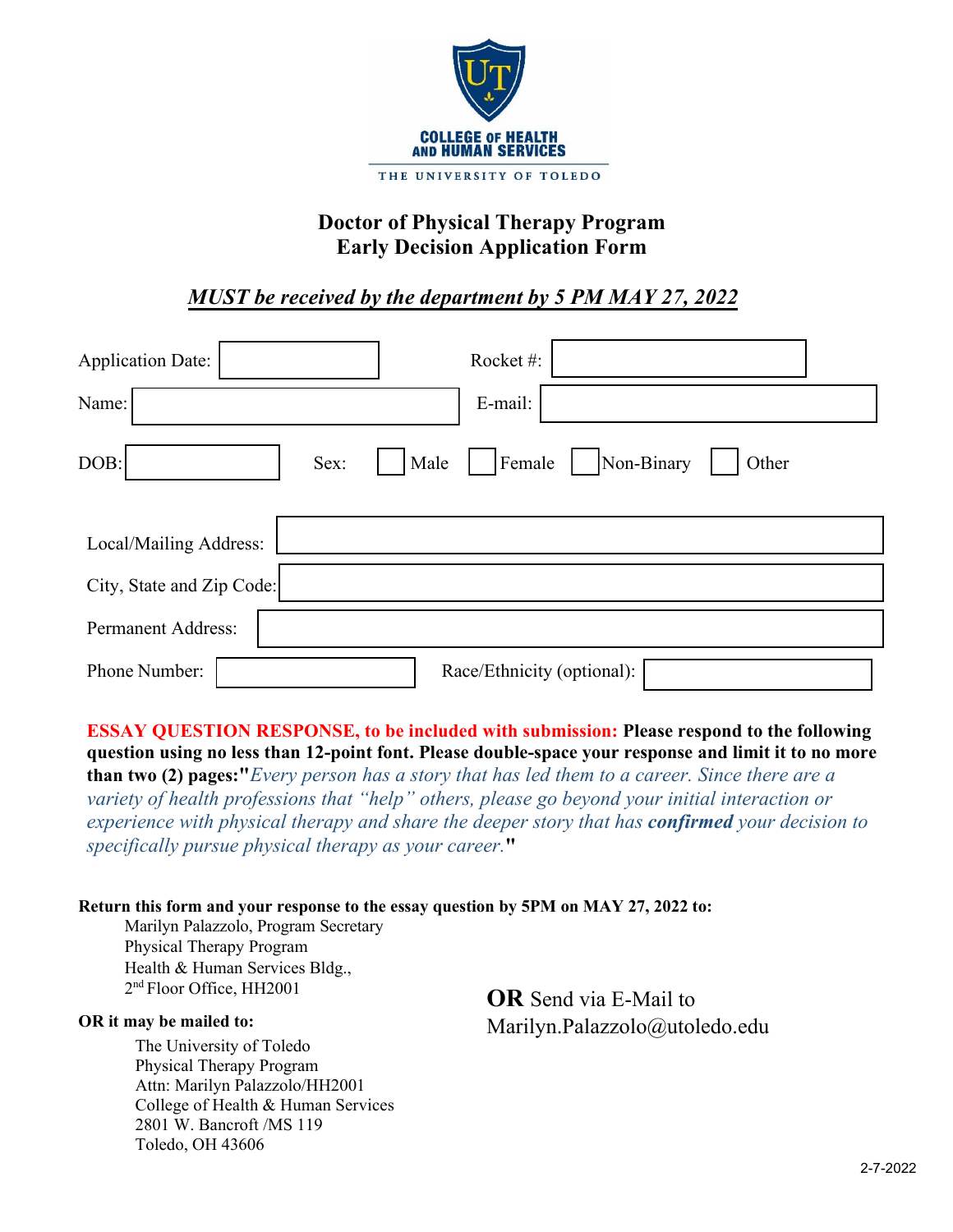

#### **Please Return by 5 PM May 27, 2022 to:**

The University of Toledo Physical Therapy Program Attn: Marilyn Palazzolo/HH2001 College of Health & Human Services 2801 W. Bancroft /MS 119 Toledo, OH 43606 **OR** 

Please complete the section below and give this waiver page and the attached recommendation form to the person who will be completing this form for you.

E-mail to Marilyn.palazzolo@utoledo.edu

| <b>Applicant's Name:</b>                                                                                      |                                                                                                                                                                                                                                                                                                                                                                                  |  |       |  |
|---------------------------------------------------------------------------------------------------------------|----------------------------------------------------------------------------------------------------------------------------------------------------------------------------------------------------------------------------------------------------------------------------------------------------------------------------------------------------------------------------------|--|-------|--|
|                                                                                                               | Under the Federal Family Educational Rights and Privacy Act of 1974, as amended, (P.L. 93-380) students are entitled to review<br>their records, including letters of recommendation. It is your option to waive your right to access these recommendations or to<br>decline to do so. The University does not require that you make such a waiver as a condition for admission. |  |       |  |
| I waive my right of access to this recommendation.<br>do not waive my right of access to this recommendation. |                                                                                                                                                                                                                                                                                                                                                                                  |  |       |  |
|                                                                                                               |                                                                                                                                                                                                                                                                                                                                                                                  |  |       |  |
| Applicant's Signature:                                                                                        |                                                                                                                                                                                                                                                                                                                                                                                  |  | Date: |  |
|                                                                                                               |                                                                                                                                                                                                                                                                                                                                                                                  |  |       |  |

**Please note** as indicated above, whether the applicant has waived her/his right to access your recommendation. The University of Toledo would appreciate your writing us as fully as you can concerning the applicant. We would particularly appreciate your candid opinion of the applicant's abilities to undertake graduate study, and of her/his commitment to a career in a health-related profession. Please complete the attached recommendation form and **return it and this waiver page to the above address.**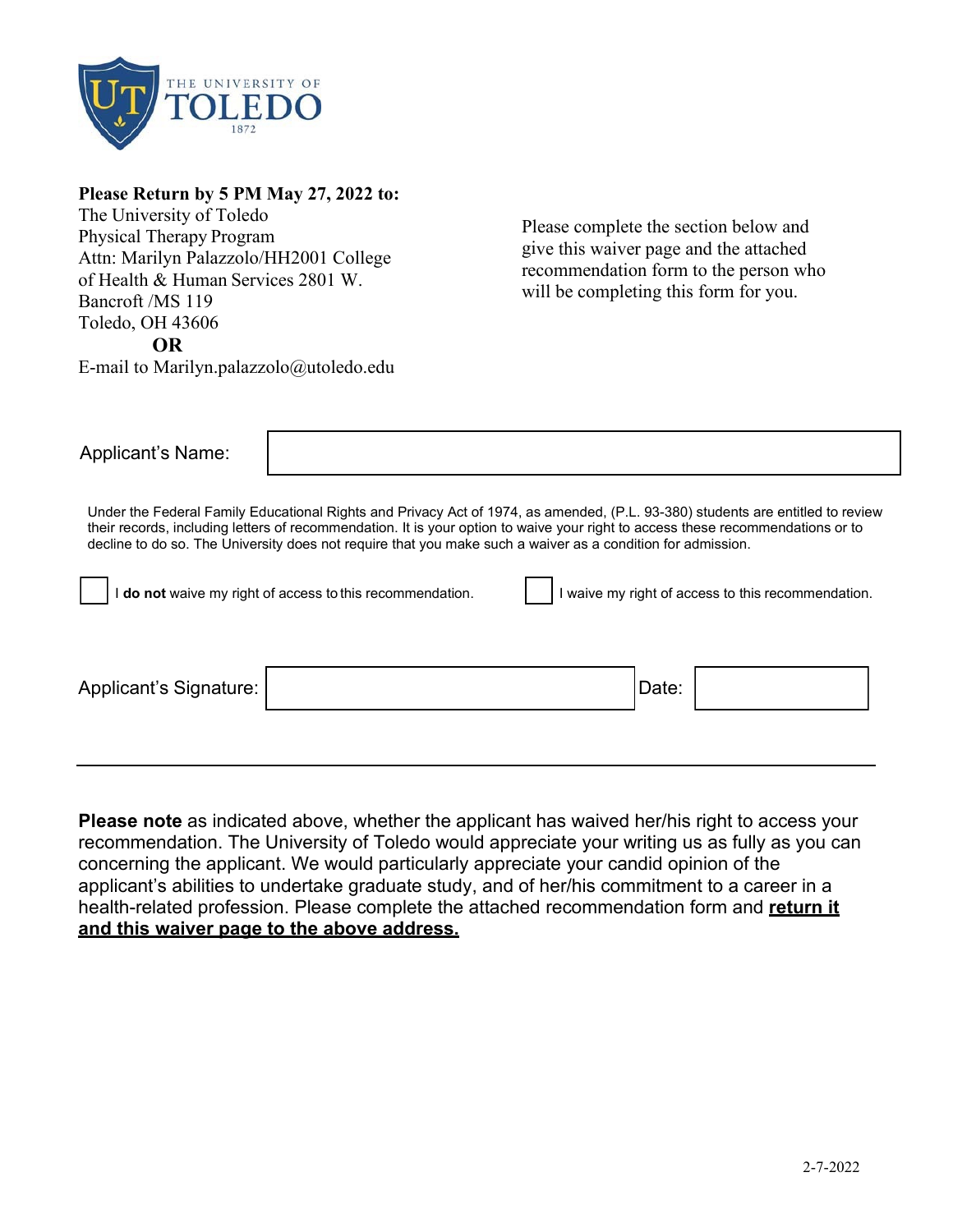# **University of Toledo Doctor of Physical Therapy Program Recommendation Form for Early Decision Application**

*Recommendations must be received by the department by 5 PM on MAY 27, 2022* 

| ST:<br>Zip Code:<br>County:                                                                                                                                                                                                                                                 |
|-----------------------------------------------------------------------------------------------------------------------------------------------------------------------------------------------------------------------------------------------------------------------------|
| Phone:                                                                                                                                                                                                                                                                      |
| How long have you known the applicant?<br>Months:<br>Years                                                                                                                                                                                                                  |
| Very Well<br>Moderately<br>Minimally<br>Not at All                                                                                                                                                                                                                          |
| With what organization or institution were you affiliated when you interacted with the applicant?<br>Select the role that best describes your primary interaction with the applicant:<br>Physical Therapist<br>Professor- Science Courses<br>Professor- Non-Science Courses |
| IF YOU ARE A PHYSICAL THERAPIST, ANSWER THE FOLLOWING QUESTIONS:<br>Physical therapist institution from which you graduated:<br>Enter the state(s) in which you are licensed to practice physical therapy:                                                                  |
|                                                                                                                                                                                                                                                                             |

### *IF YOU ARE A PROFESSOR, PLEASE ANSWER THE FOLLOWING QUESTION:* List

all courses in which you had the applicant as a student (e.g., Intro to Chemistry, CHEM 101). If you cannot remember courses names or numbers, list the content area and the course level (undergraduate upper or lower division; or graduate level).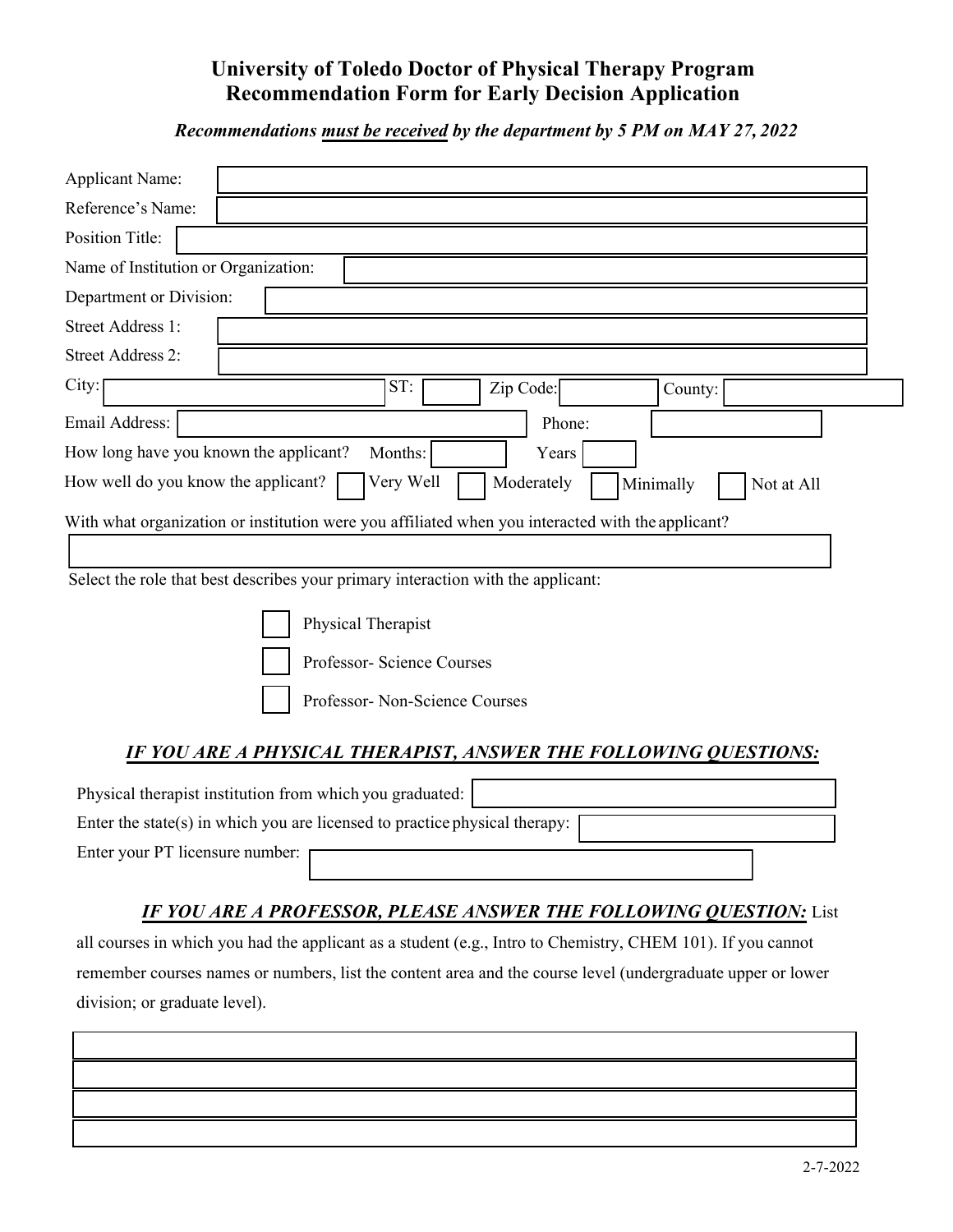Applicant Name:

**How would you rate the applicant for each of the following characteristics? Please select the rating that best describes the applicant in the category. Select "N/O" for not observed if you have not had an opportunity to evaluate the characteristic or have no basis for the assessment.**

|                                                                                                                                                                                                                                                 | <b>Excellent</b><br>(5) | Good<br>(4) | Average<br>(3) | <b>Below</b><br>Average<br>(2) | Poor<br>(1) | N/O<br>(0) |
|-------------------------------------------------------------------------------------------------------------------------------------------------------------------------------------------------------------------------------------------------|-------------------------|-------------|----------------|--------------------------------|-------------|------------|
| Commitment to Learning-the ability to self-<br>assess, self-correct and self-direct; identify<br>needs and sources of learning; continually seek<br>new knowledge and understanding.                                                            |                         |             |                |                                |             |            |
| Interpersonal Skills-the ability to interact<br>effectively with patients, families, colleagues,<br>other healthcare professionals and the<br>community; deal effectively with cultural or<br>ethnic diversity issues.                          |                         |             |                |                                |             |            |
| <b>Communication Skills--</b> the ability to<br>communicate effectively (speaking, body<br>language, reading, writing, listening) for varied<br>audiences and purposes.                                                                         |                         |             |                |                                |             |            |
| Effective Use of Time-the ability to obtain the<br>maximum benefit from a minimum investment of<br>time and resources.                                                                                                                          |                         |             |                |                                |             |            |
| Use of Constructive Feedback-the ability to<br>identify sources of and seek out feedback; to<br>effectively use and provide feedback for<br>improving personal interaction.                                                                     |                         |             |                |                                |             |            |
| Ethical and Professional Behavior-the ability<br>to exhibit appropriate ethical and professional<br>conduct and to represent the profession<br>effectively.                                                                                     |                         |             |                |                                |             |            |
| Responsibility-the ability to fulfill<br>commitments, be accountable for actions and<br>outcomes, and to persevere to achieve goals.                                                                                                            |                         |             |                |                                |             |            |
| <b>Critical Thinking—the ability to question</b><br>logically; identify, generate, and evaluate<br>elements of logical argument; recognize and<br>differentiate facts, illusions, assumptions;<br>distinguish the relevant from the irrelevant. |                         |             |                |                                |             |            |
| Stress Management-the ability to identify<br>sources of stress, develop effective coping<br>behaviors, and adapt well to change.                                                                                                                |                         |             |                |                                |             |            |
| Problem Solving-the ability to recognize and<br>define problems, use imagination and creativity<br>to solve problems, analyze data, develop, and<br>implement solutions, and evaluate outcomes.                                                 |                         |             |                |                                |             |            |
| Leadership-the ability to take initiative and<br>motivate or guide others; generates ideas and<br>plans or shares a vision for the future.                                                                                                      |                         |             |                |                                |             |            |